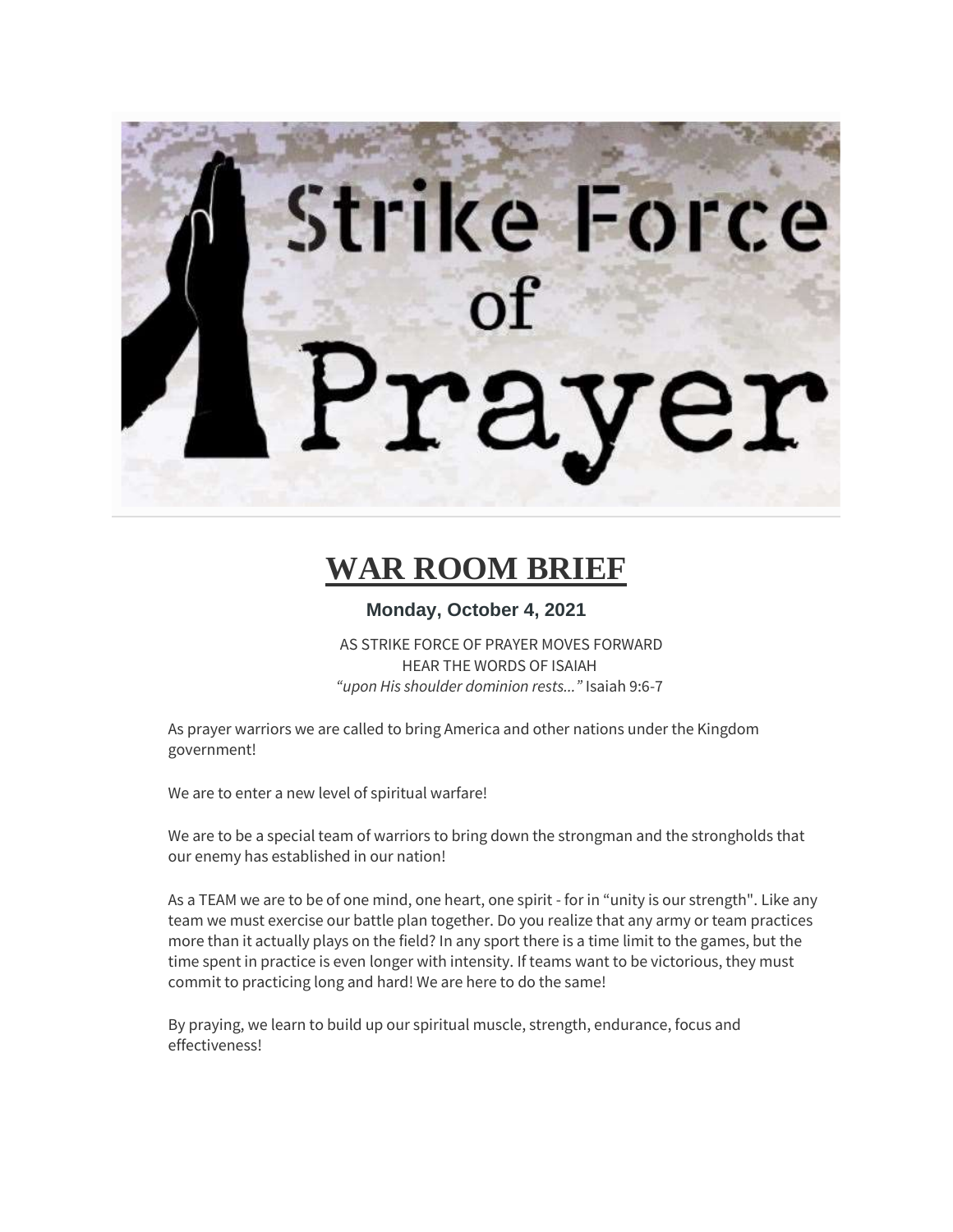1. Be aware, and know your authority in Christ Jesus!

2. Remove all legal access and rights that the enemy has over us individually and as a body of believers.

3. Study the sacred Scriptures to see who we are as God's chosen ones!

4. Follow those who are willing to deny themselves; taking up the cross and following Him!

NOW: take the time to pray and study our [prayers found on the website](https://strikeforceofprayer.com/list-of-prayers) - renouncing and divorcing the spirits of Leviathan, Python, Jezebel, Mammon and Baal. (More will be forthcoming!)

Our Battle Bulletins will alert you to our present prayer focus when we assemble!

GOD BLESS AND STAY IN HIS STRONG GRIP; FOR WE ARE STRONGER TOGETHER IN HIM. HIS PROMISES WILL BE FULFILLED DURING OUR WATCH!

> *"Get off your behind and get on the front line!" ~ Mark Taylor*

*Strike Force of Prayer is supported by people like you! Please consider supporting our work.*

\_\_\_\_\_\_\_\_\_\_\_\_\_\_\_\_\_\_\_\_\_\_\_\_\_\_\_\_\_\_\_\_\_\_\_\_\_\_\_\_\_\_\_\_\_\_\_

## **Click to<br>Donate**

Michael Ortega Strike Force of Prayer *PLEASE VISIT OUR [NEW PLATFORM](http://mailing.strikeforceofprayer.com/lt.php?tid=Kk5XVVoEBQRSAk9XAQQESwYAVQdOVlYDABUPAVBaBQFVClcCUFVMUlAHW1MFBFZLAgVSAk4AAA4EFQBeV1RMVgAAU18DUQACUAIDTVJUB14LAAZVTgQGUgMVDAFWAUwIVFNTS1UFVVFQAQAAXVYCAg) to view all Strike Force of Prayer video content.* Click here: [https://strikeforceofprayer.tv](https://strikeforceofprayer.tv/) [https://](https://michael@strikeforceofprayer.com/)[michael@strikeforceofprayer.com](http://mailing.strikeforceofprayer.com/lt.php?tid=Kk5QV1RWUQxUAE8DXQICSwYGVF1OVlNUURUODAsGVQgGCwIEAw1MUlAHW1MFBFZLAgVSAk4AAA4EFQBeV1RMVgAAU18DUQACUAIDTVJUB14LAAZVTgQGUgMVDAFWAUwIVFNTS1UFVVFQAQAAXVYCAg) [https://strikeforceofprayer.com](https://strikeforceofprayer.us17.list-manage.com/track/click?u=30e1fdc9ef72d2ad852be26e9&id=88763f3751&e=cf8e0c7e26) Follow on Twitter @MichaelGingerdo Follow on Face Book: Mike Ortega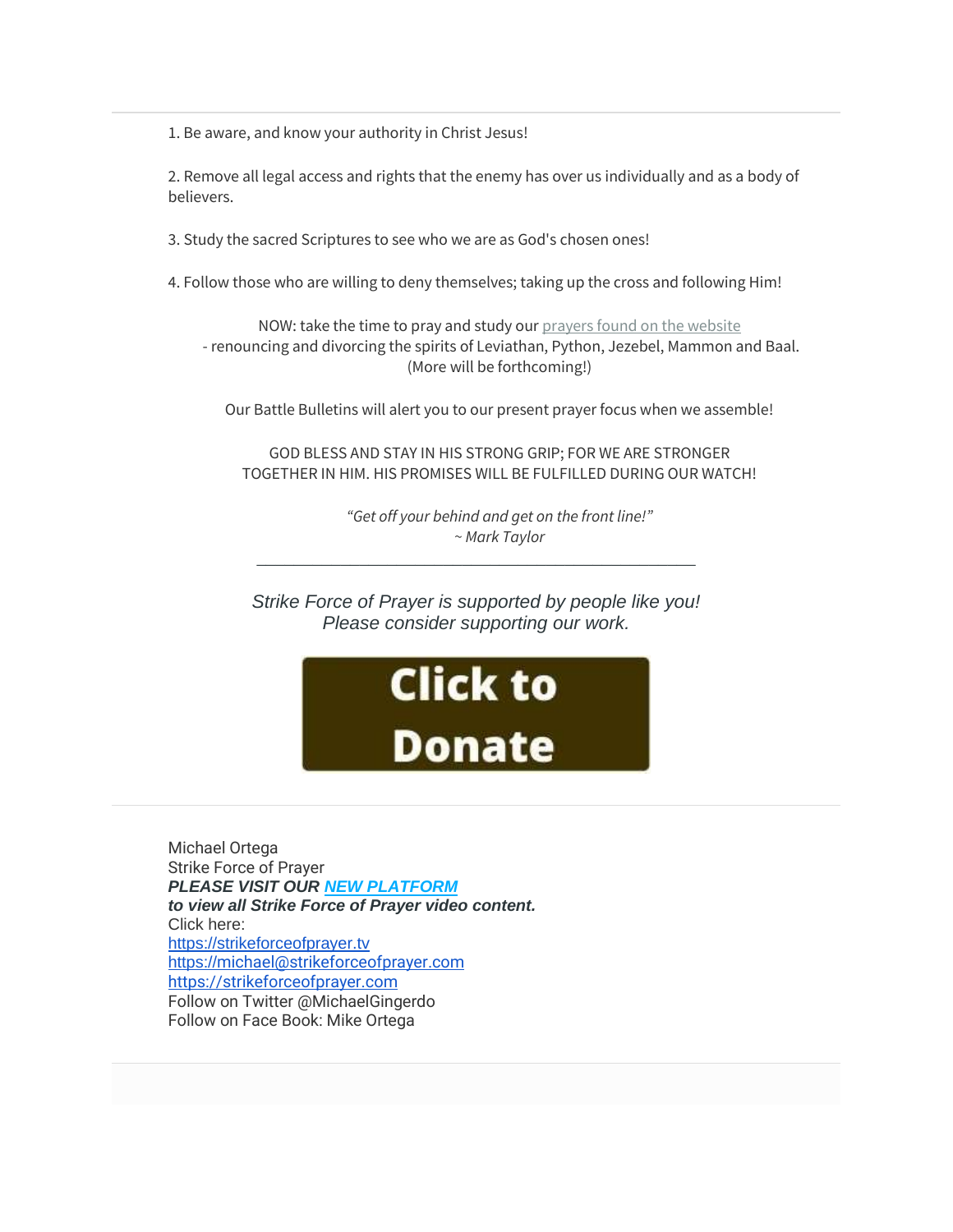**Visit [www.strikeforceofprayer.com](http://mailing.strikeforceofprayer.com/lt.php?tid=Kk4CUlNVUwJVVE8CVwMMSwZRW1ZODFJTCBVZDQEHBwgHBlUDBlVMDVcEWgRSAABLVwwEBk4AUwUAFVoJAwZMCQcEAFIHA1NSUlJXTVJUB14LAAZVTgQGUgMVDAFWAUwIVFNTS1UFVVFQAQAAXVYCAg) At the website, click on Prayer Calls for a call in your country or state.**

**----- OTHER RECURRING PRAYER CALLS -----**

#### **SPANISH CALL**

**Enfoque de oración: Que Dios sea libre en las escuelas. El temor de Dios sobre los gobiernos. Las libertades de los Americanos. Por la iglesia, que lleve acabo la voluntad de Dios. Orar por los hijos pródigos.**

> **Líder: Abigail Olvera Contacto email: alineadoscondios@gmail.com**

> > **Llame: (602) 580-9874**

**Código de acceso: 8376630#**

**Día y Hora: Martes y Jueves: 7:00Am (Hora Central)**

\_\_\_\_\_\_\_\_\_\_\_\_\_\_\_\_\_\_\_\_\_\_\_\_\_\_\_\_\_\_\_\_\_\_\_\_\_\_\_\_\_\_\_\_\_\_\_\_\_\_\_\_\_

**Saturdays 8:00 AM (Central) Weekly Family Bible Study with Jim Morrison & EJ Bondoc Call 805-706-5805**

**Sundays 5:00 PM (Pacific) with Rod & Millie Gerhart Call 515-604-9994 Code 813882#**

**Monday through Friday 9:00 AM (Eastern) with Denise Edwards Call 605-475-4120 Code 5034950#**

> **Monday through Friday 6:00 AM (Eastern) Arresting the Enemy at Sunrise Prayer Call with E.J. Bondoc & Bonnie Maddalena Call 351-999-3329**

**Mondays - Wednesdays - Fridays 8:00 AM (Pacific) with Melissa Leggett Call 339-207-7817**

**Tuesdays & Thursdays 9:00 AM (Pacific) with Michael Ortega Call: 609-663-4222**

**Tuesdays 6:30 PM (Mountain) with Greg Johnson Call 605-313-5143 Code 673321#**

**Thursdays 7:00 PM (Mountain) The Lord's Line with Regina Hunter and Karen Pollari**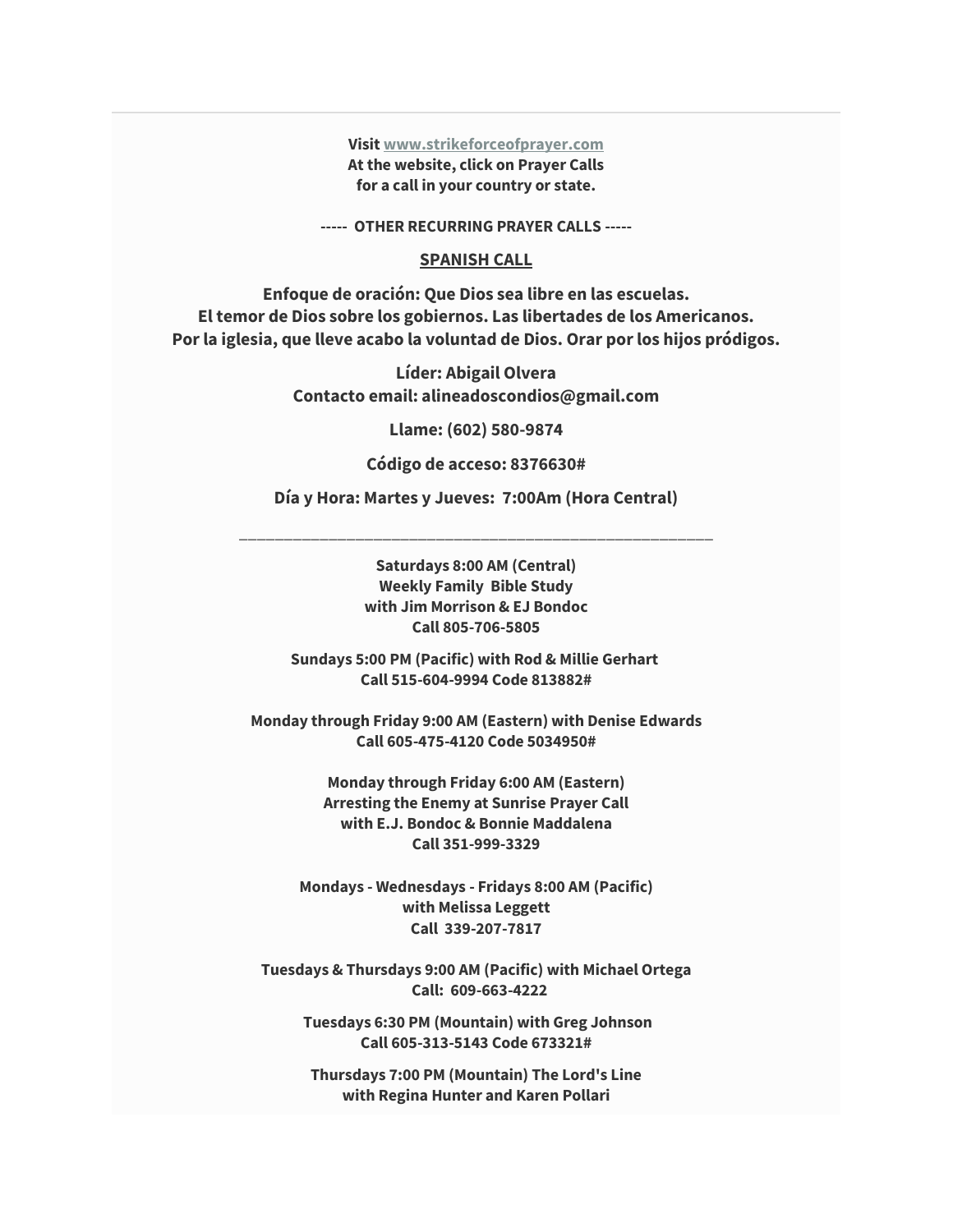#### **Call 425-436-6317 Code 7282493#** \_\_\_\_\_\_\_\_\_\_\_\_\_\_\_\_\_\_\_\_\_\_\_\_\_\_\_\_\_\_\_\_\_\_\_\_\_\_\_\_\_\_\_\_\_

#### **Sabbath Calls**

**Celebrate-The-Sabbath – Bonnie Maddelena & EJ Bondoc Saturdays 8:00 AM (Central) Call 712-775-7061 Code: 124052#** 

**Walking the Ancient Paths Teaching Call - Lynne-Hope Ornoff Thursdays 8:00 PM (Eastern) Call 605-313-5847 Code 819863#**

**Email:** [timetohope7@gmail.com](mailto:timetohope7@gmail.com)

**Websites:** [www.timetohope.com;](http://www.timetohope.com/) [https://Strikeforceofprayer.tv](https://strikeforceofprayer.tv/)

**Welcoming the Sabbath Call, Welcoming the Shabbat – Lynne-Hope Ornoff Fridays 8:00 PM (Eastern) Call 605-313-5847 Code 819863# Email:** [timetohope7@gmail.com](mailto:timetohope7@gmail.com)

**Websites:** [www.timetohope.com;](http://www.timetohope.com/) [https://Strikeforceofprayer.tv](https://strikeforceofprayer.tv/)

**Connecting With Your Messianic Roots – Lynne-Hope Ornoff Saturdays 3:00 PM (Eastern) Call 605-313-5847 Code 819863#**

**Email:** [timetohope7@gmail.com](mailto:timetohope7@gmail.com) **Websites:** [www.timetohope.com;](http://www.timetohope.com/) [https://Strikeforceofprayer.tv](https://strikeforceofprayer.tv/)

#### **CANADA**

**Leader:** Joyce Gingerich **Call Number:** *1-605-472-5517* **Code:** *944161# (If you have trouble calling in to the Canada number, please call 1-206-451-6083, then dial: 1-605-472-5517 Code 944161#)* **Times:** Saturdays 8:00 AM Pacific, 9:00 AM Mountain 10:00 AM Central, 11:00 AM Eastern

#### **AUSTRALIA**

**Leader:** Malcolm **Contact:** [malcolm17@gmail.com](mailto:malcolm17@gmail.com) **Call Number:** (03) 9028 0272 **Code:** 891601# **Times:** Wednesdays 6:30 PM (Western Standard Time) **Webpage:** <https://strikeforceofprayer.com/australia>